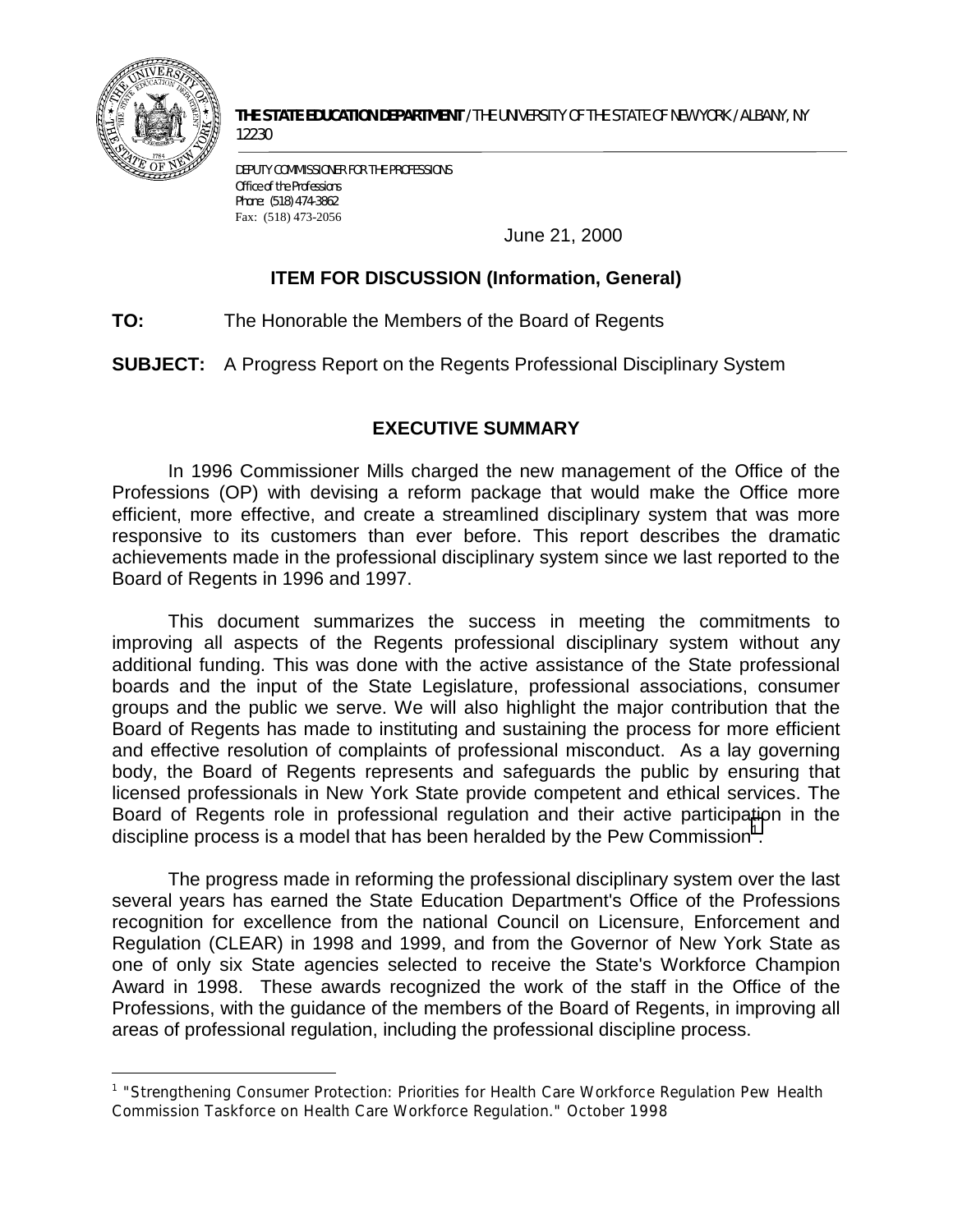the Professions is handling more professional misconduct complaints than in previous responsibilities and of new developments in their professions. The Office of the protecting the public from incompetent and negligent professional services and Due to public outreach efforts and increased enforcement efforts, the Office of years. At the same time, the Office is continually streamlining all processes to strengthen its effectiveness in protecting the public. We have emphasized process innovations, increased statewide presence of disciplinary staff, and continual improvement. We are enhancing public protection through the timely resolution of complaints of professional misconduct and through public education and professional information initiatives. These initiatives advise the public of their rights and resources relating to professional services and regularly inform professionals of their Professions will pursue even greater effectiveness and efficiencies in consumer and professional outreach and in the resolution of disciplinary complaints. Creativity, energy and resources will continue to be dedicated to the Regents primary mission of promoting good practice in the professional community.

 In 1997, OP reported to the Board of Regents on the status of the earliest reform efforts to streamline the disciplinary process. At that time, it was noted that:

- The License Restoration Process would be overhauled:
- The Informal Settlement Conferences (ISC) were being piloted in four professions;
- • Consumer brochures describing all 38 licensed professions were being readied for release; and
- The Web features to verify licensure status and professional discipline history were just launched (January 31, 1997). By the end of the year, these pages were being accessed about 14,200 times each month for license verifications and discipline records.

OP is pleased to now report that the following progress has been made since 1997:

- The License Restoration Process revision has been completed and preliminary evidence indicates that the revised process has enhanced public protection and is 25% more efficient than the original process;
- 38 professions and have greatly reduced the number of cases requiring resolve cases by 2 years or more and has resulted in a savings of \$500,000 • The Informal Settlement Conferences (ISC) have been extended to all of the formal hearings. Successful ISC's have also reduced the time required to annually which is reinvested in discipline system improvements;
- million verifications through May 2000; and • The license verification feature of the Web alone has provided nearly 4.6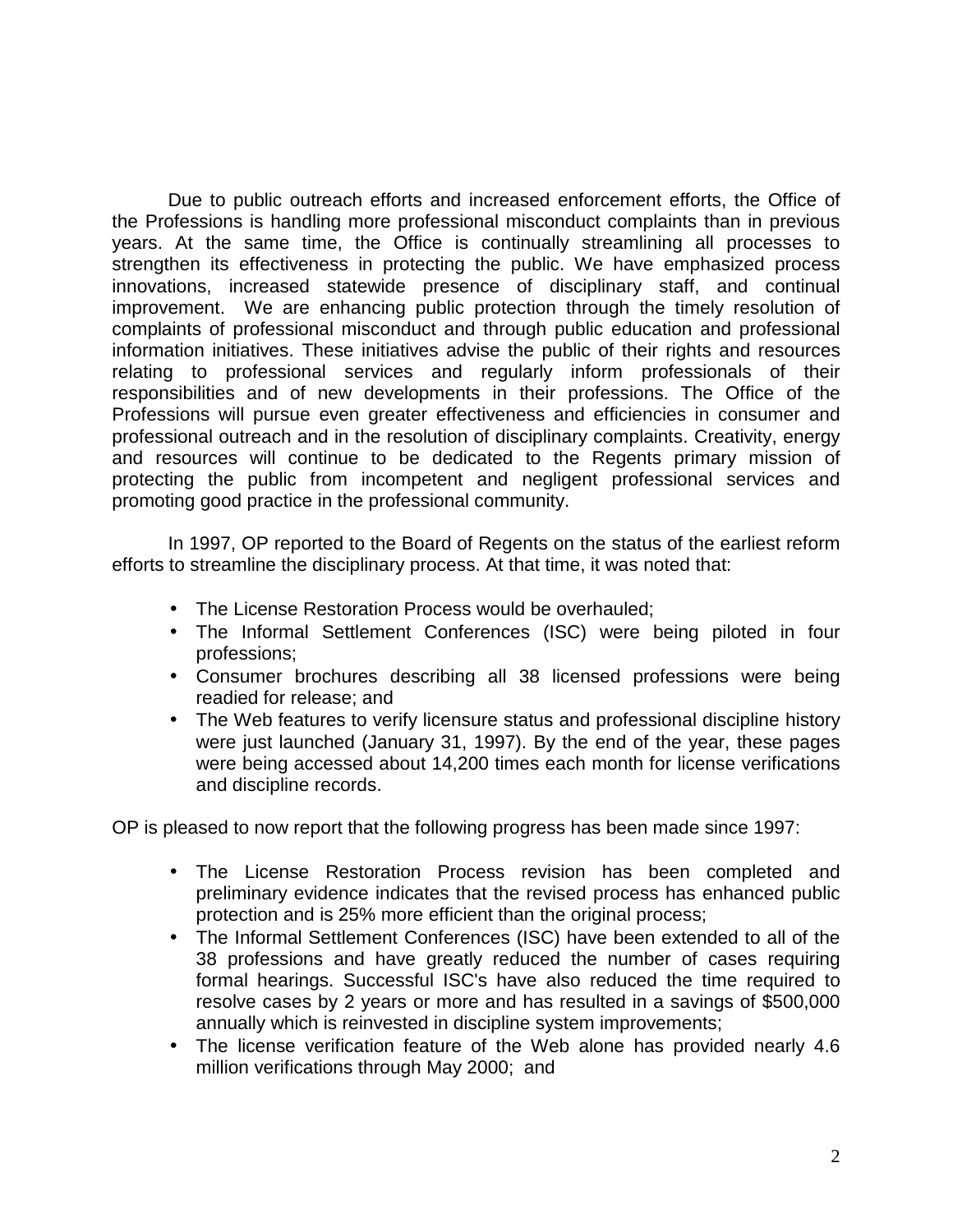• The consumer brochures have been translated into three languages and have reached nearly a quarter of a million individuals and groups throughout New York State.

 Professions has continued to improve its effectiveness and efficiency in protecting the possible protection of the public through efficient and fair resolution of professional discipline complaints. We have met that commitment in many aspects of our work and continue that commitment in pursuing the Regents strategic goals. At the same time that we are implementing an improved professional disciplinary system, we are promoting good practice among professionals and helping consumers to identify and prevent professional misconduct through our increasing outreach efforts. Key to all of these initiatives is the willingness of the Board of Regents to provide important guidance and to dedicate an unprecedented amount of time to participating in the disciplinary This report shows how, while receiving more professional misconduct complaints from the public and other state and federal agencies than ever before, the Office of the public health, safety and welfare of New Yorkers. Beginning in 1996 and in 1997 we made a commitment to the Regents to improve the discipline process to ensure the best system.

# I. **UPDATE ON PROGRESS**

## **A. Highlights of Achievements**

 and resources as consumers of professional services, to more efficiently resolve less The focus on strategic goals to resolve professional misconduct complaints more efficiently has resulted in major improvements in the disciplinary system. The achievements set out below reflect efforts to better inform the public about their rights serious complaints of professional misconduct, and to ensure that complaints that are advanced to the Regents are the most serious.

- • **The Board of Regents decided more cases in 1999 (555 actions) than in each of the previous three years**.
- • **The total number of disciplinary complaints resolved annually has increased steadily** over the last three years of the reform from 1,453 in 1997 to 1,858 in 1999.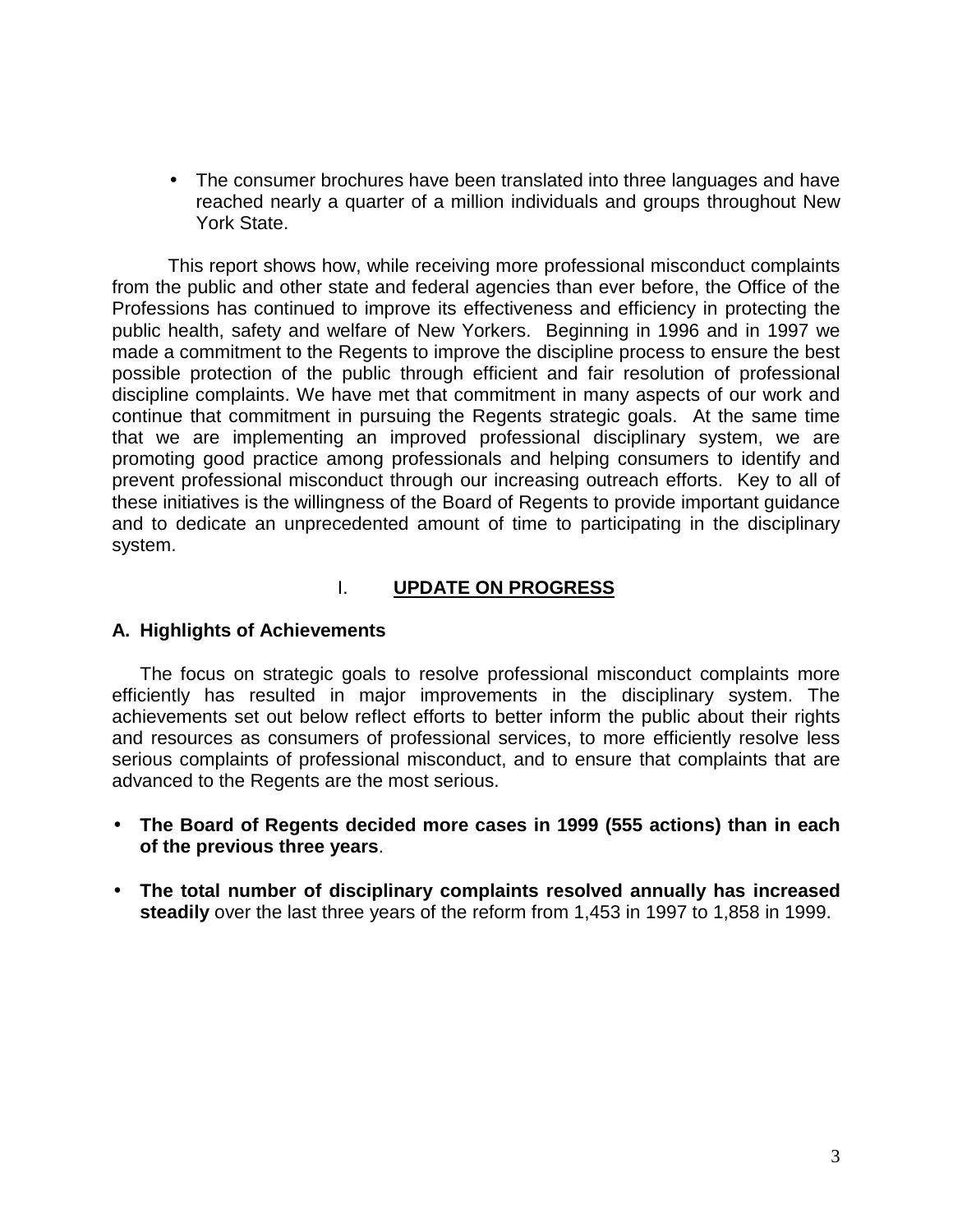| <b>FINAL DISCIPLINARY ACTIONS</b><br>1997-1999 |       |       |       |  |
|------------------------------------------------|-------|-------|-------|--|
|                                                | 1997  | 1998  | 1999  |  |
| <b>Corrective Action</b>                       | 439   | 474   | 827   |  |
| <b>Administrative Warning</b>                  | 71    | 100   | 121   |  |
| <b>Violations Penalties</b>                    | 337   | 392   | 273   |  |
| <b>Regents Disciplinary Action</b>             | 491   | 408   | 555   |  |
| <b>Moral Character</b>                         | 23    | 15    | 19    |  |
| <b>Restorations</b>                            | 47    | 39    | 25    |  |
| <b>Illegal Practice</b>                        | 45    | 57    | 38    |  |
| <b>Total</b>                                   | 1,453 | 1,485 | 1,858 |  |

- • The average time for the **resolution of all Regents actions** has **been reduced by nearly 30%** since 1996.
- the unresolved cases were referred for formal hearings. • In 1999, **88% of the most difficult cases were resolved at an Informal Settlement Conference** (ISC), as compared to pre-ISC, when the vast majority of

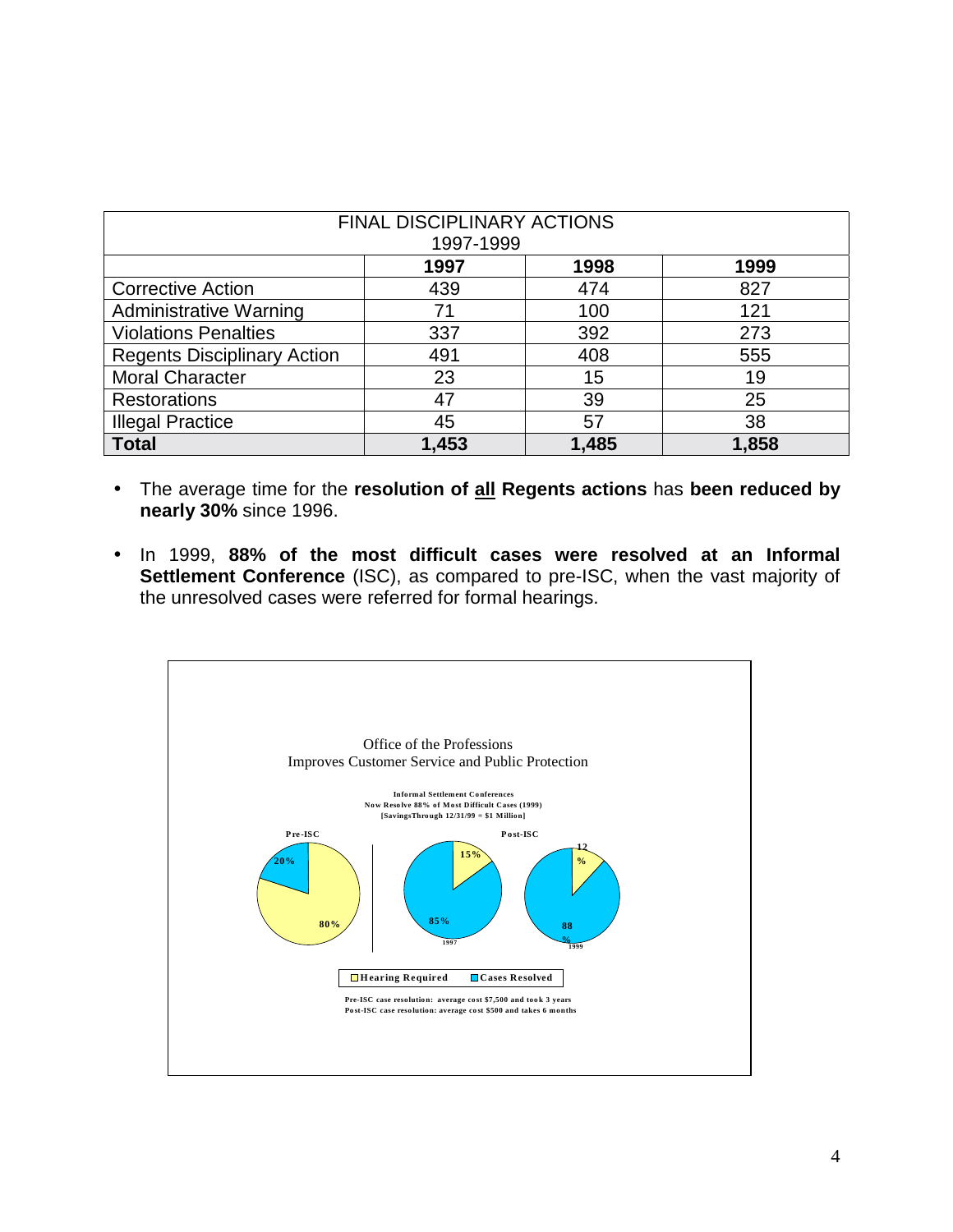

- In 1999, the number of **most significant penalties imposed by the Board of Regents, revocations and actual suspensions, was 60% higher** than in 1998 and **32% higher** than in 1997 reflecting the serious nature of cases heard by the Board of Regents.
- • **The number of restoration petitions** opened under the **revised system in 1997**  has been **reduced by 50%**. The petitions have been referred to the Committee on the Professions **25% faster** than prior to Regents regulatory changes.
- • **Negotiated settlements comprise an increasing proportion of the cases decided by the Board of Regents**. The **average cycle time** for the processing of settlement agreements in 1999 was **24% faster** than in 1996.
- 1997, an increase of 31%, from 1,367 to 1,793. • The Department **conducted 426 more pharmacy inspections** in 1999 than in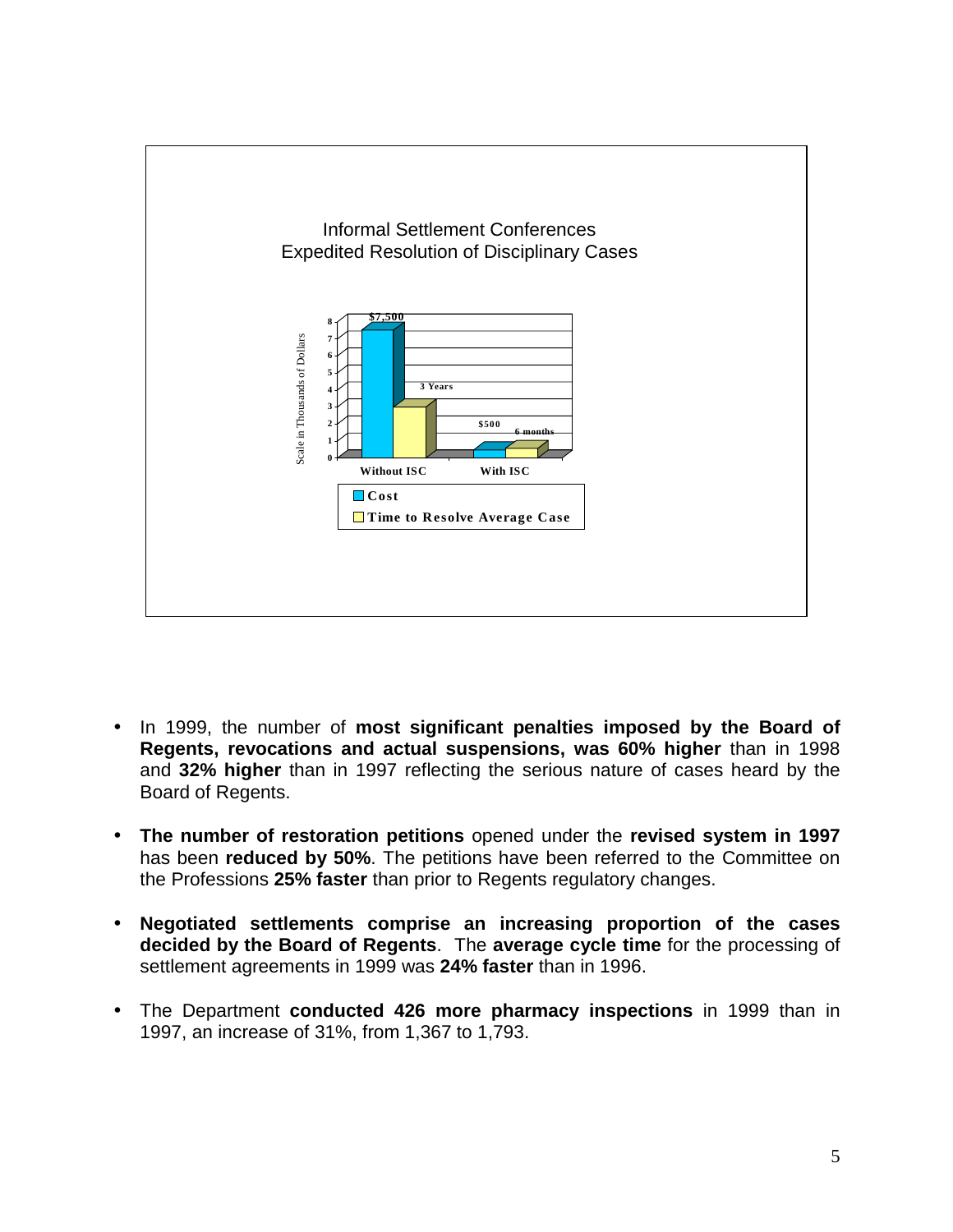• As a result of our consumer outreach effort and increased pharmacy inspections, the **number of professional misconduct cases opened by the Department has increased by more than 1,000 cases since 1997**.

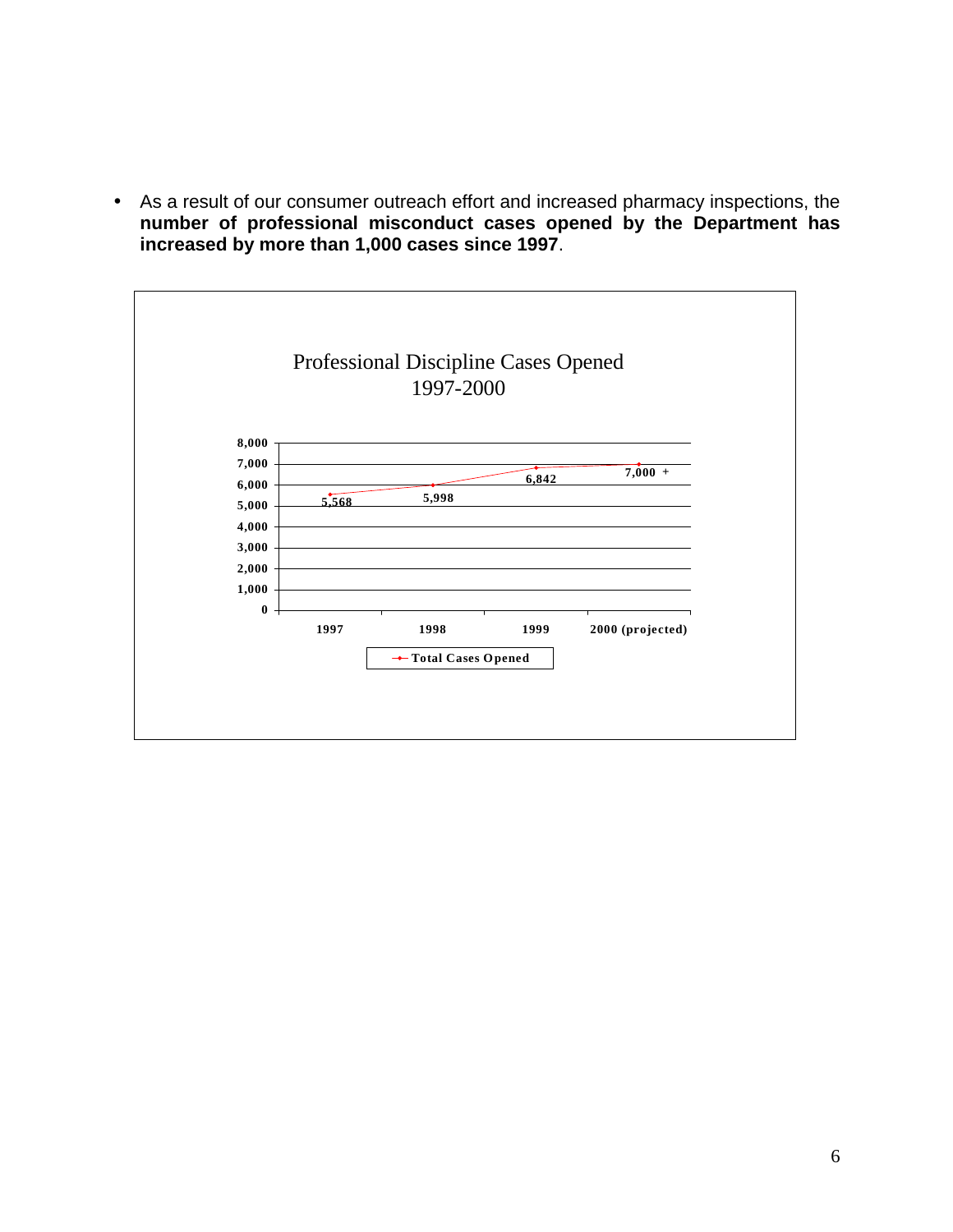from an average of 11.6 months in 1996 to an average of 7.7 months in 1999, a **34%**  • The cycle time for the **resolution of less serious complaints** has been **reduced improvement**.

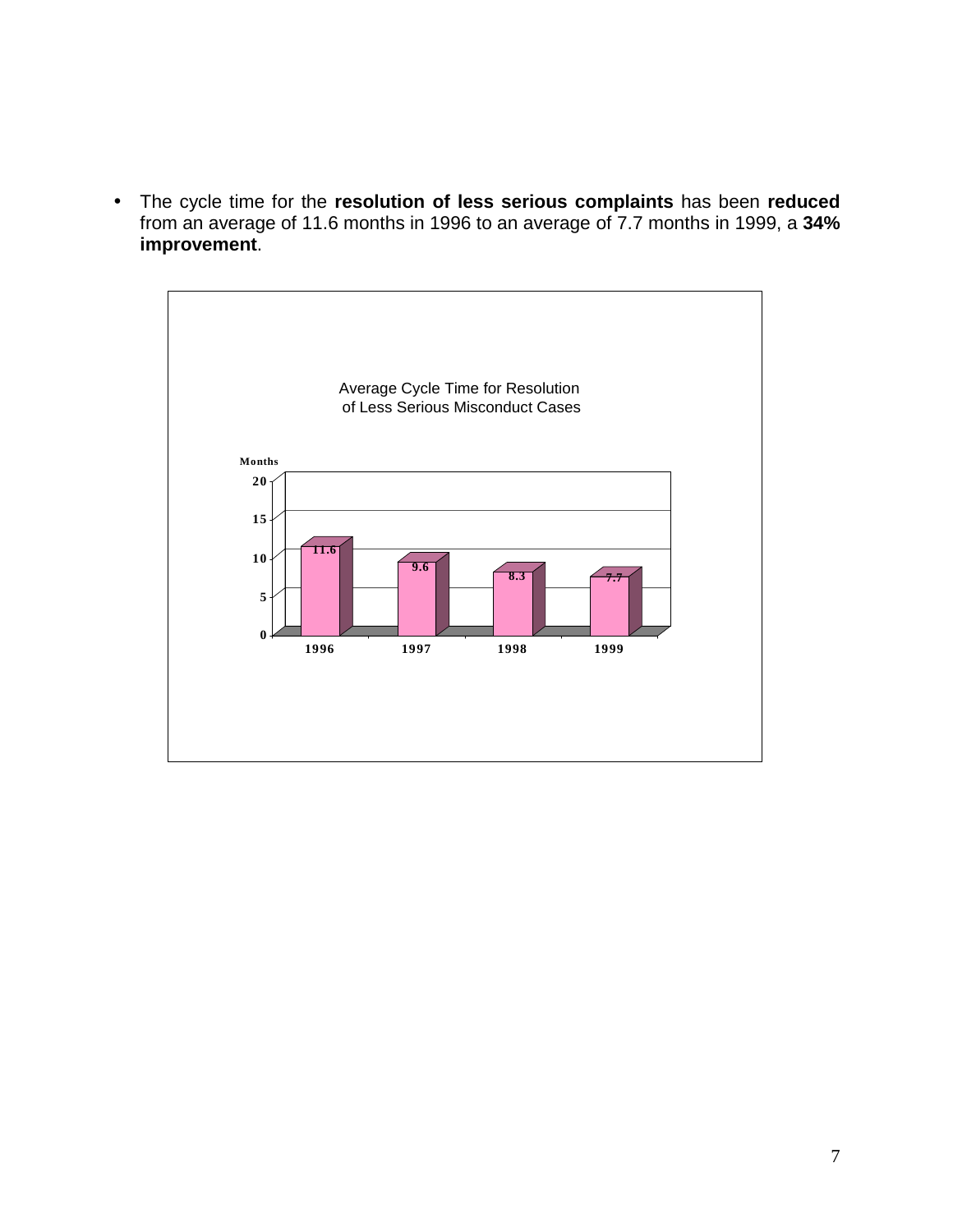board. Since 1997, PAP active cases have **increased by 44%**. PAP hearings are • The **Professional Assistance Program** (PAP) for professionals with substance abuse problems has **enhanced capacity and reduced cycle times** across the now held within 30 days. The goal for 2000 is to reduce that cycle time to 10 working days.



# 1999 PAP Panel Hearing Scheduling: Percentage of Goal Achievement

- Goal: Hold 3 types of time **100%** sensitive hearings within 30 days of request **80%**
- Goal met
- **60% Revised Goal:** Hold hearings within 2 weeks **40%**

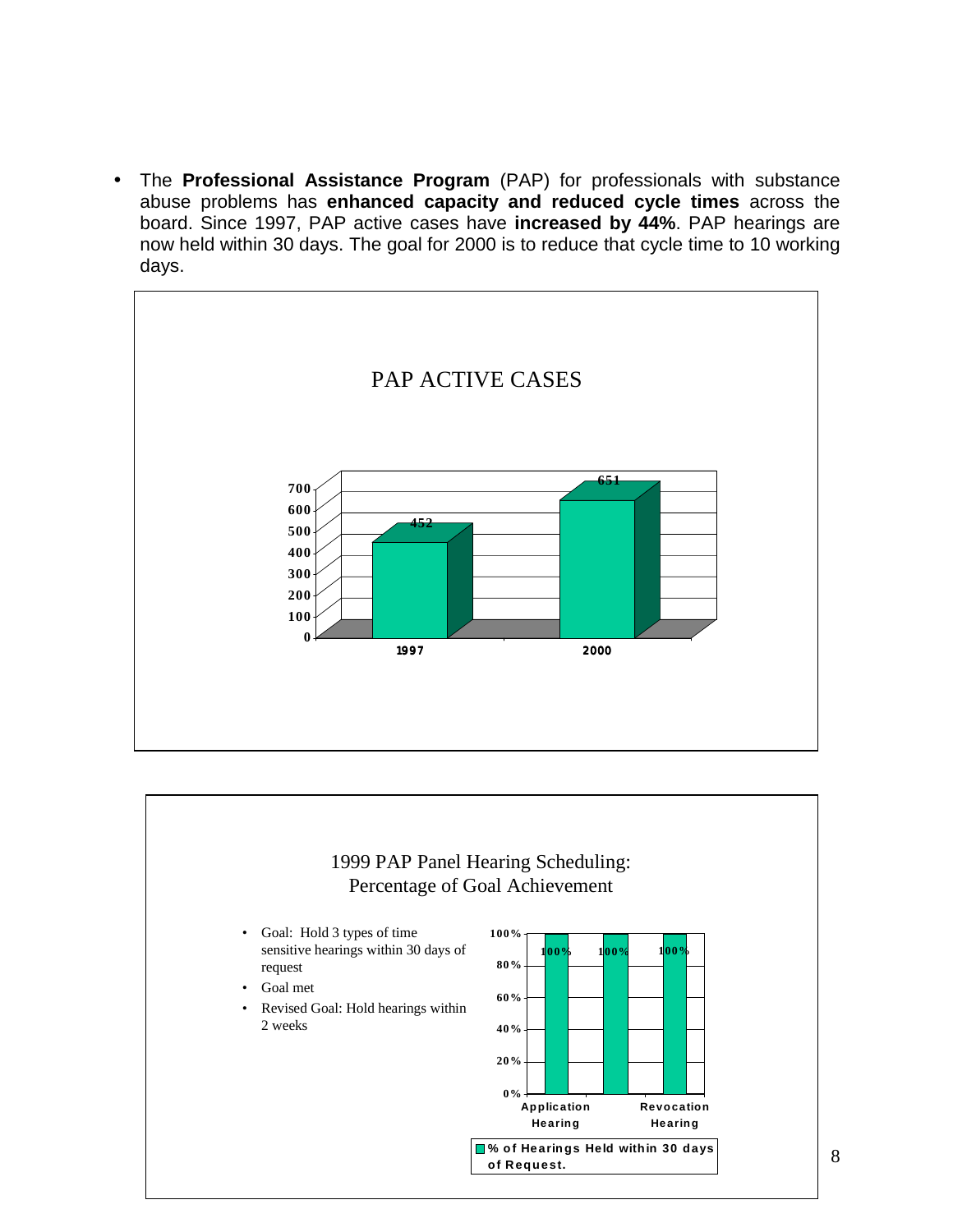### **B. Process Improvements Responsible for Achievements**

 Our success in meeting Regents goals for swiftly and fairly resolving professional Professional Practice Committee, the State professional board members, and staff in provided the policy direction that led to the process of reengineering all aspects of the of the disciplinary process. Listed below are the major initiatives that have led to the misconduct complaints has been achieved through a comprehensive approach to all aspects of the process and through a genuine team effort. That team effort continuously involves the Board of Regents, particularly the members of the the Office of the Professions. Members of the Regents Professional Practice Committee discipline process. Those efforts resulted in much tighter cycle time goals for the resolution of complaints and an even greater participation by the Regents in all aspects achievements noted in the preceding section.

#### 1. Complaint Resolution Process

 after an ISC instead of a lengthier and more costly hearing process, approximately licensees accused of professional misconduct continue to practice until their cases are Prior to the reform, cases that could not be resolved through a consent were primarily resolved through formal hearings. On average, formal disciplinary hearings can take up to three years and cost the system a minimum of \$7,500 per case. ISC's which provide swifter justice generally cost \$500. Because more cases were settled \$500,000 has been saved annually. These funds were reinvested in the disciplinary system permitting the ISC's to be expanded to all professions with appropriate supports and training for professional Board members. The effect of the use of the ISC has been threefold: improved efficiency, fairness, and enhanced public protection. Since resolved, the efficiency of the discipline process is essential to public protection. Similarly, professionals who may be wrongly accused are equally well served by having their records cleared in a shorter period of time.

 of 1999, the process was expanded to all professions based upon the success of the pilot program. The CRP has led to marked process improvements in the resolution of development. Within six months of receipt of the complaint, the subject and attorney are invited to an ISC, with the prosecutor and a member of the applicable State board to The Complaint Resolution Process (CRP) was first implemented in a 1996 pilot program for the professions of dentistry, nursing, pharmacy, and psychology. In January complaints. The CRP consists of two key elements: the "Early Involvement" (EI) and the "Informal Settlement Conference" (ISC). The EI, occurring within 120 days of receipt of the complaint, involves the investigator, prosecutor, and professional board member who evaluate the merits of the complaint and provide direction for case discuss the case. This conference is facilitated by the Professional Conduct Officer (PCO) and frequently leads to the resolution of the case without the necessity of a formal hearing.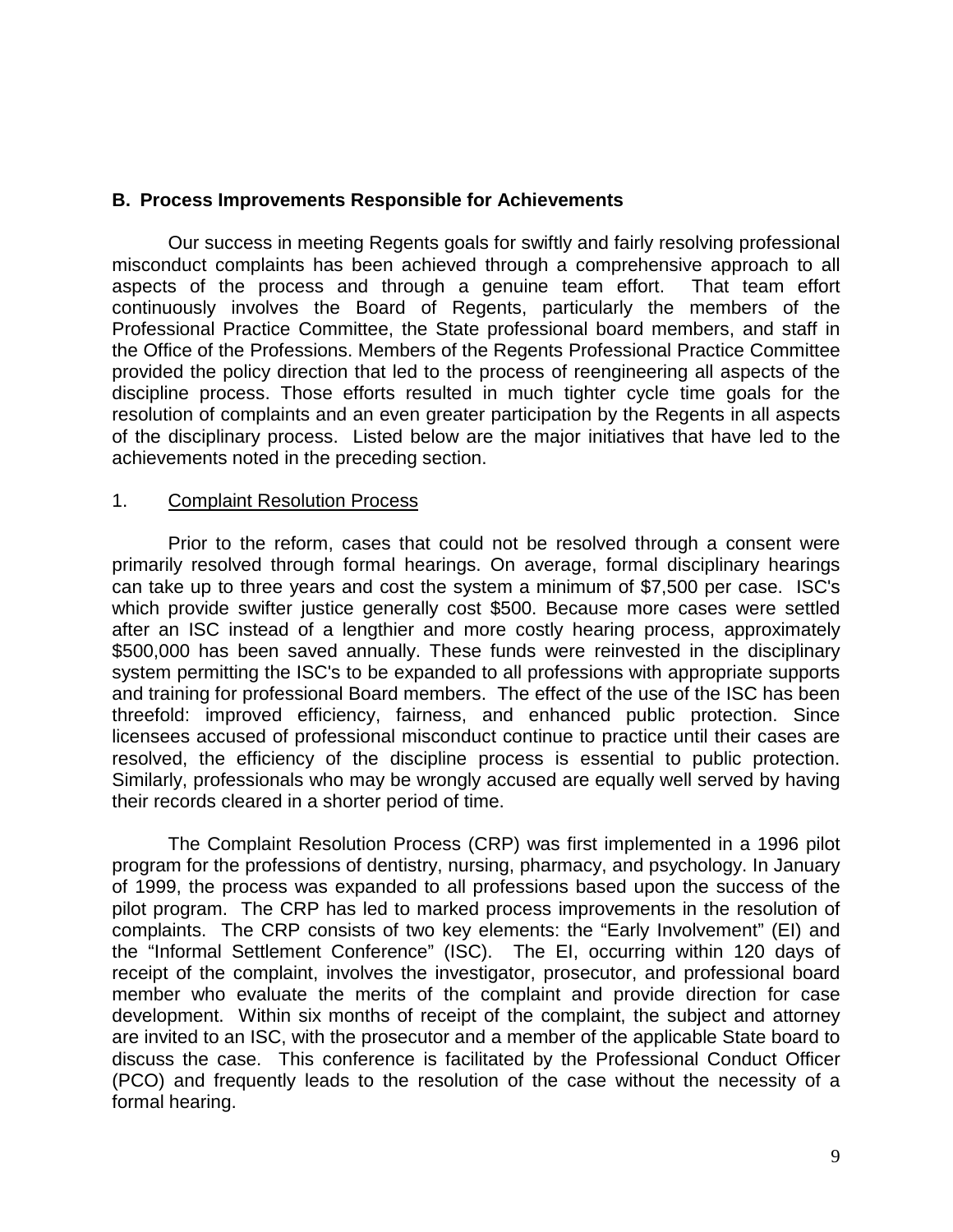resolution of cases involving serious misconduct. The ISC provides a negotiating their respective positions with candor and clarity. The result has been that formal hearings are used only after negotiations have been exhausted and serious factual Informal Settlement Conferences (ISC) have become an indispensable tool in the framework where all participants are present and afforded the opportunity to discuss disputes remain.

#### 2. Restoration Petitions

In February 1997, the Regents Committee on Professional Practice approved recommended modifications of the Licensure Restoration Process. The major changes included:

- comprehensive restoration application which required petitioners to fully describe the basis for consideration;
- minimum three-year waiting period to apply for reinstatement. This waiting period is more consistent with other states as compared to the previous one-year waiting period; and
- a \$750 application fee which deters frivolous applications.

 petitioner is now responsible for providing complete and comprehensive information Department staff. These reforms further support a system that ensures that licenses are The new restoration process instituted a formal application procedure. The within a uniform application. This information profile was previously developed by restored only to those individuals who present compelling cases that restoration poses no risk to the public.

 implementation of the new application in the fall of 1997, we have been assessing the impact of the new process upon cycle times. From August 1997 through December realized. While the data show improvements, our goal is to further reduce the time it Reforms, including the three-year waiting period and application fee, have significantly decreased both the total number of restoration applications and the number which lacked merit. Applications received between 1989-1997 averaged 41 per year. In 2000, we project that we will receive approximately 16 applications. Since the 1999, 57 cases have been opened using the "new system." Comparing the new system to 57 cases in the prior three years, a 25% improvement in process cycle time has been takes for restoration petitions to reach the Board of Regents from an average of 42 months to 18 months.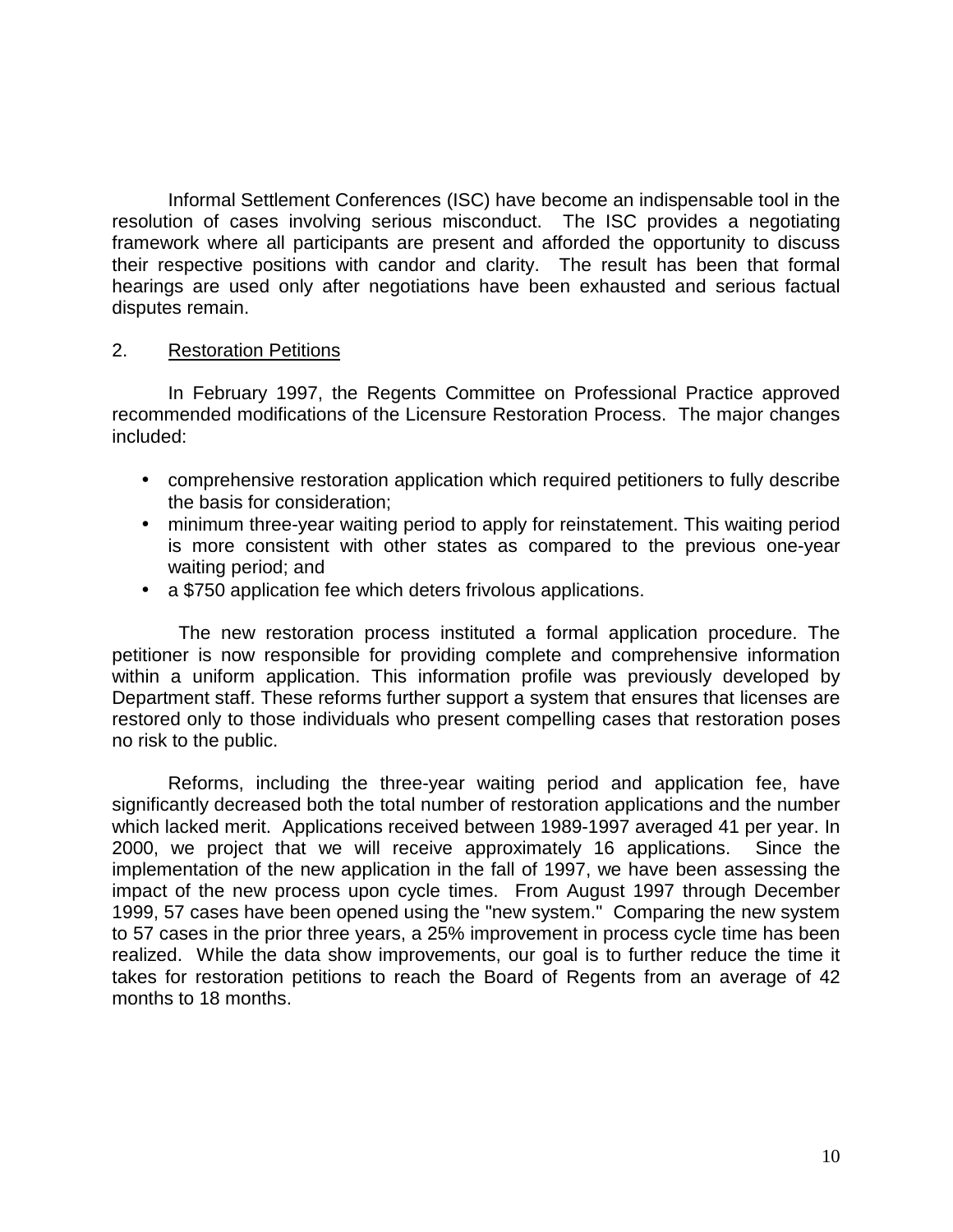#### 3. Board Member Training

To equip all board members with the tools needed to effectively implement the newly reformed discipline process, a regular comprehensive training system has been instituted.

 training seminars for all professional board members across each of the 38 professions. In October 1999, we held our first Annual Statewide Board Member Discipline Seminar to supplement the five regional discipline training sessions that had been held in 1998. sessions. This event not only introduced newly appointed members to their OP will continue regular training to address common concerns about board member Since 1998 the Office of the Professions has been holding regional discipline One hundred percent of the participants indicated that they were satisfied with the responsibilities, but also provided an overview of each component in the Complaint Resolution Process and an understanding of the regulation of the professions by the Board of Regents. The highlight of the event was a presentation of a mock case fact pattern that was then discussed in small groups consisting of multiple professions, new and experienced members, and both professional and public members. The participants deliberated, as they would in a hearing panel, to better understand the process and clarify the role of the professional board member in the discipline process. Additionally, this portion of the seminar stressed the importance of consistent decisions. roles in the discipline process across the State professional boards.

# Board M ember Training Evaluation

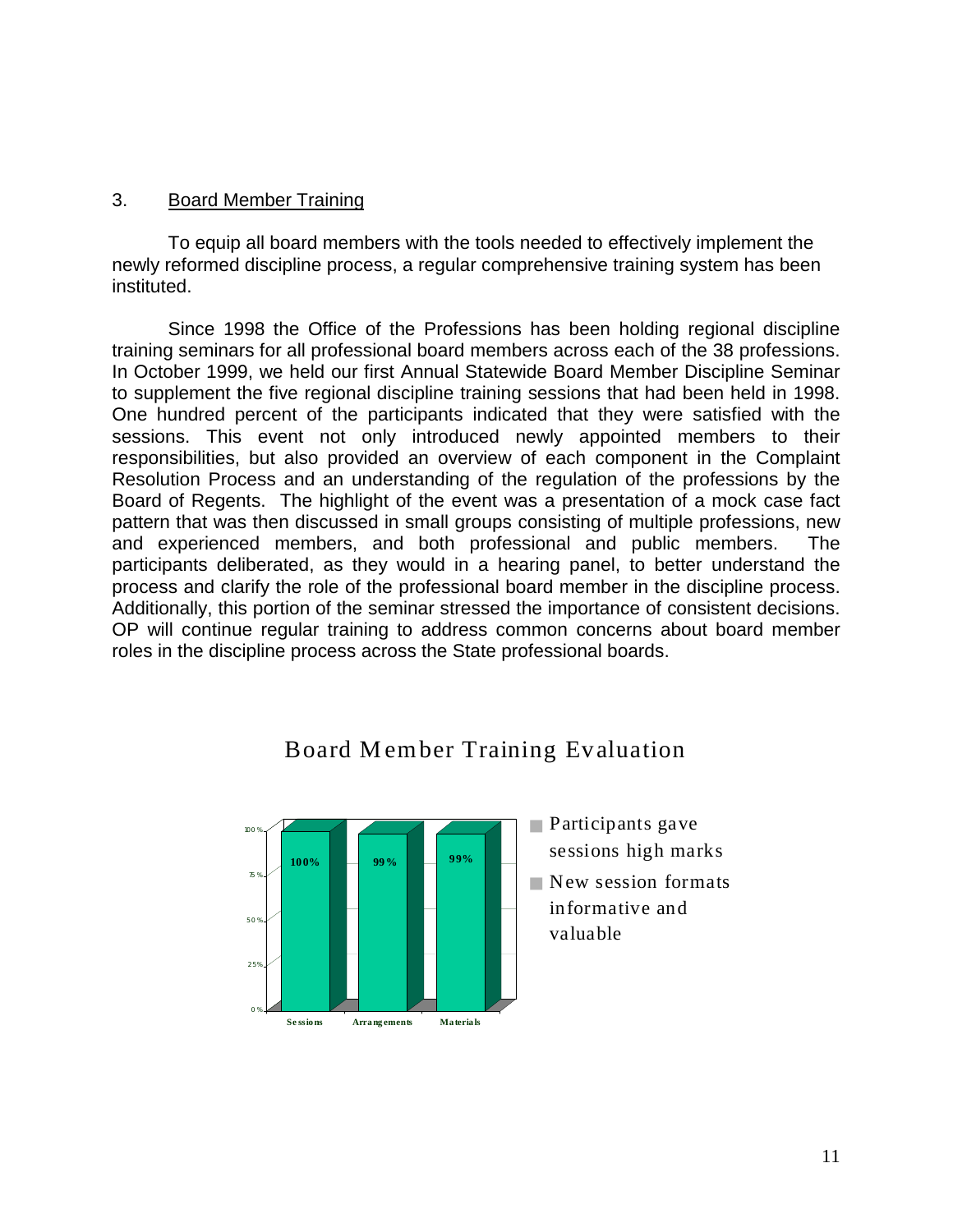## 4. Statewide Professional Discipline Network

 regional offices, enabling it to investigate complaints from every area of the State in a timely manner. regional offices support the ongoing outreach programs for the public and for licensed The Office of the Professions operates through a statewide network of nine The regional offices allow staff to establish effective working relationships with local governmental, law enforcement institutions and employers of licensed professionals. These relationships are critical to the timely investigation of cases and to the promotion of responsible practice of the professions. In addition, all professionals.

In the last 18 months, OP has added 17 investigators to regional offices throughout New York State, increasing OP's capacity to conduct more investigations within shorter time frames. The value of timely investigations is critical to instilling public confidence by demonstrating that the regulatory agency is effectively protecting the public's health, welfare and safety.

 prosecutors to two more regional offices in the near future. Assigning prosecutors to more regional offices has changed the way OP does business. Every aspect of the Since 1998, the regional prosecutorial staff in district offices was increased from one to five. Prosecutors are now assigned to four regional offices with plans to add prosecution phase of a professional discipline case can be completed in a regional office. The investigators and prosecutors have also forged productive professional relationships that have had a positive effect on professional regulation throughout the State.

#### 5. Outreach to Professionals and Consumers

 $\overline{a}$ 

 protection with respect to professional regulation in New York State by ensuring that the For more than a century, the Regents have been in the forefront of public public is "served by qualified and ethical professionals who remain current with best practice in their fields."<sup>2</sup>

<sup>&</sup>lt;sup>2</sup> Leadership & Learning, NYS Board of Regents Strategic Plan, Goal 3. September 1998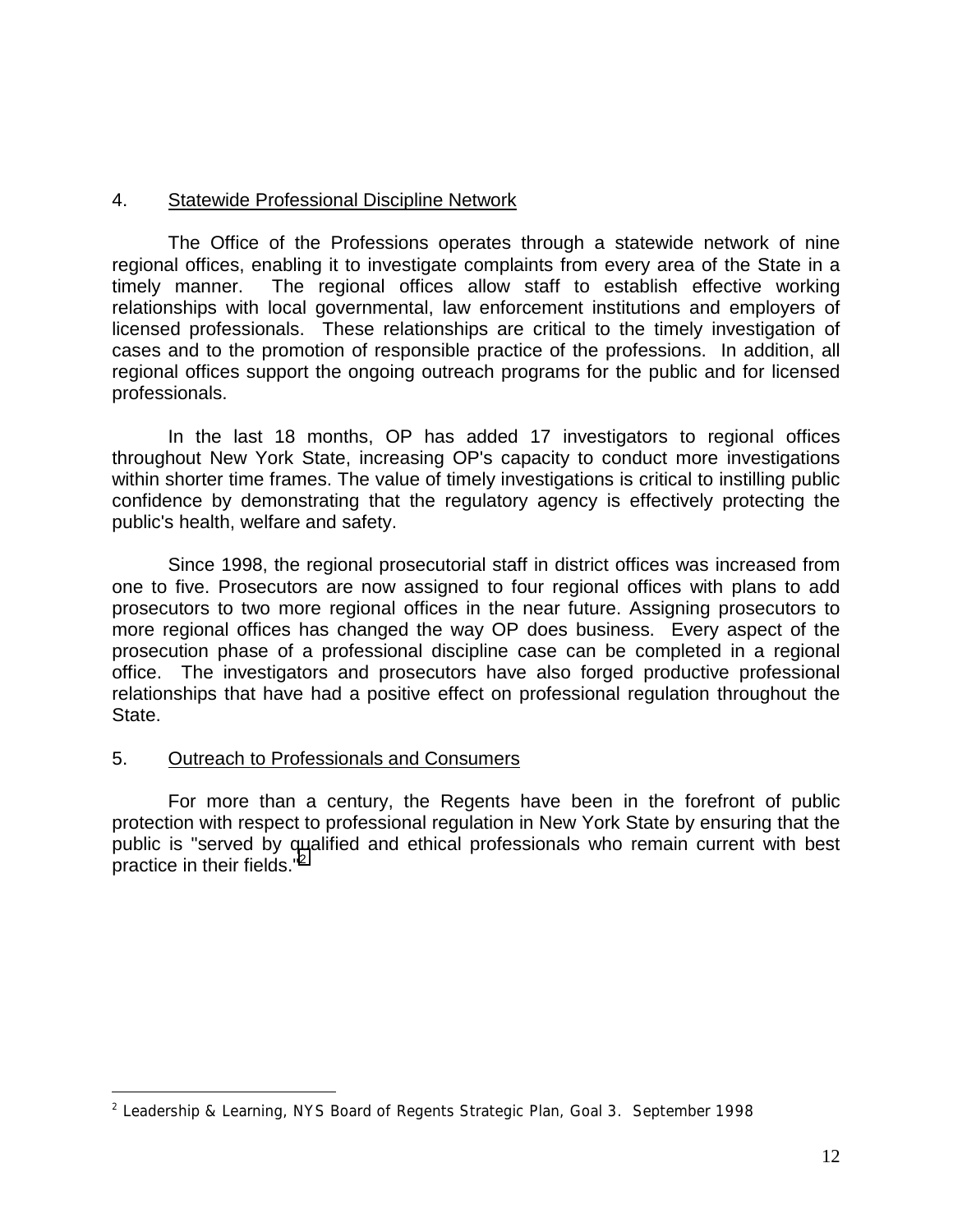The Regents have consistently taken a comprehensive approach to public protection that supports the professional disciplinary process. This approach includes a commitment to high quality professional services, swift justice for professionals facing disciplinary charges, and easily accessible information for consumers and professionals.

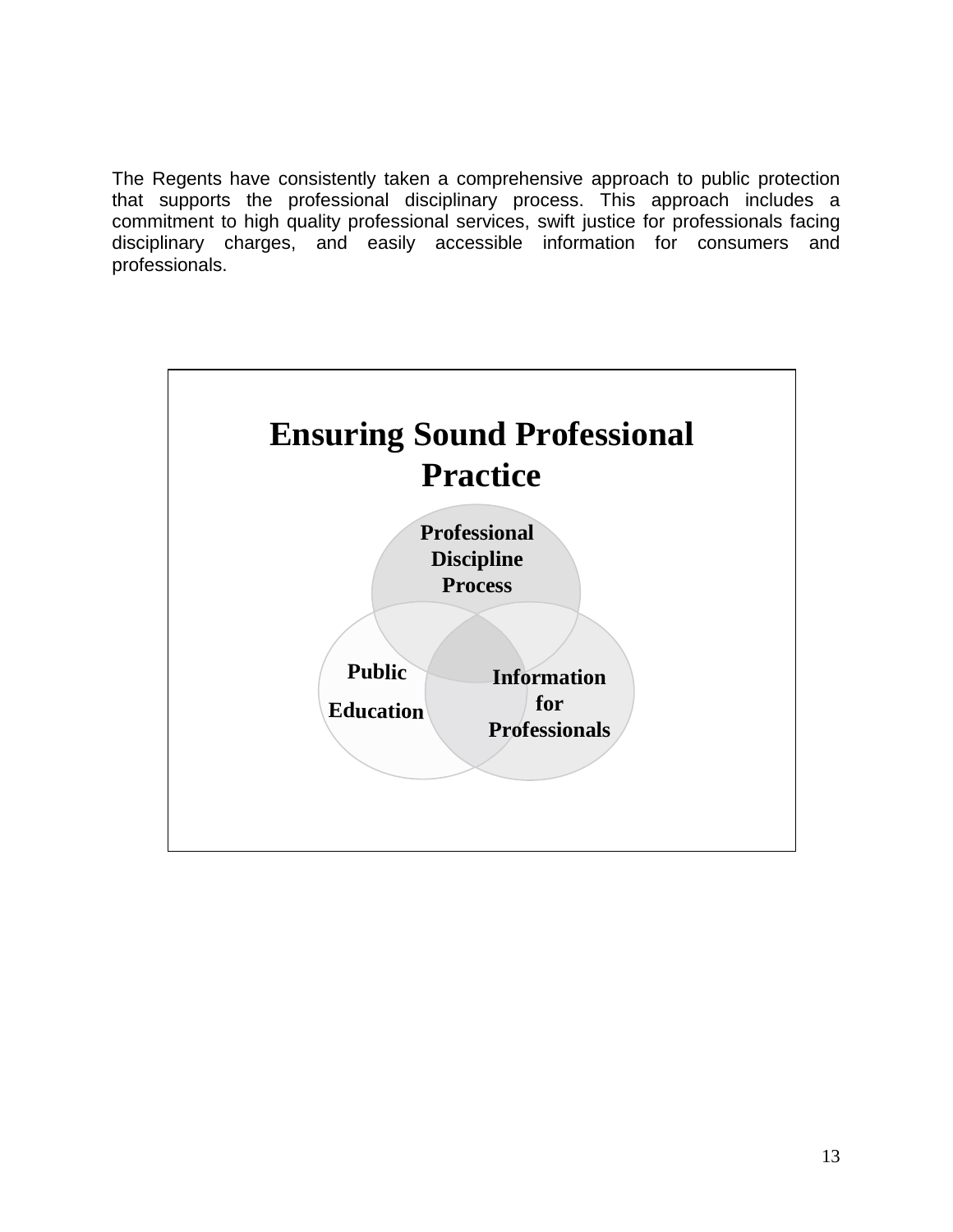clients and patients. For the past two years an average of 2.9 million contacts per year The Regents leadership has made education for and outreach to both licensees and consumers a priority in promoting sound professional services and protecting have been initiated through the outreach campaign.



 Outreach includes a wide variety of informational items, such as advisories and practice updates for licensees, information for prospective licensees and clear and concise information for consumers. The following chart illustrates the major types of information provided.

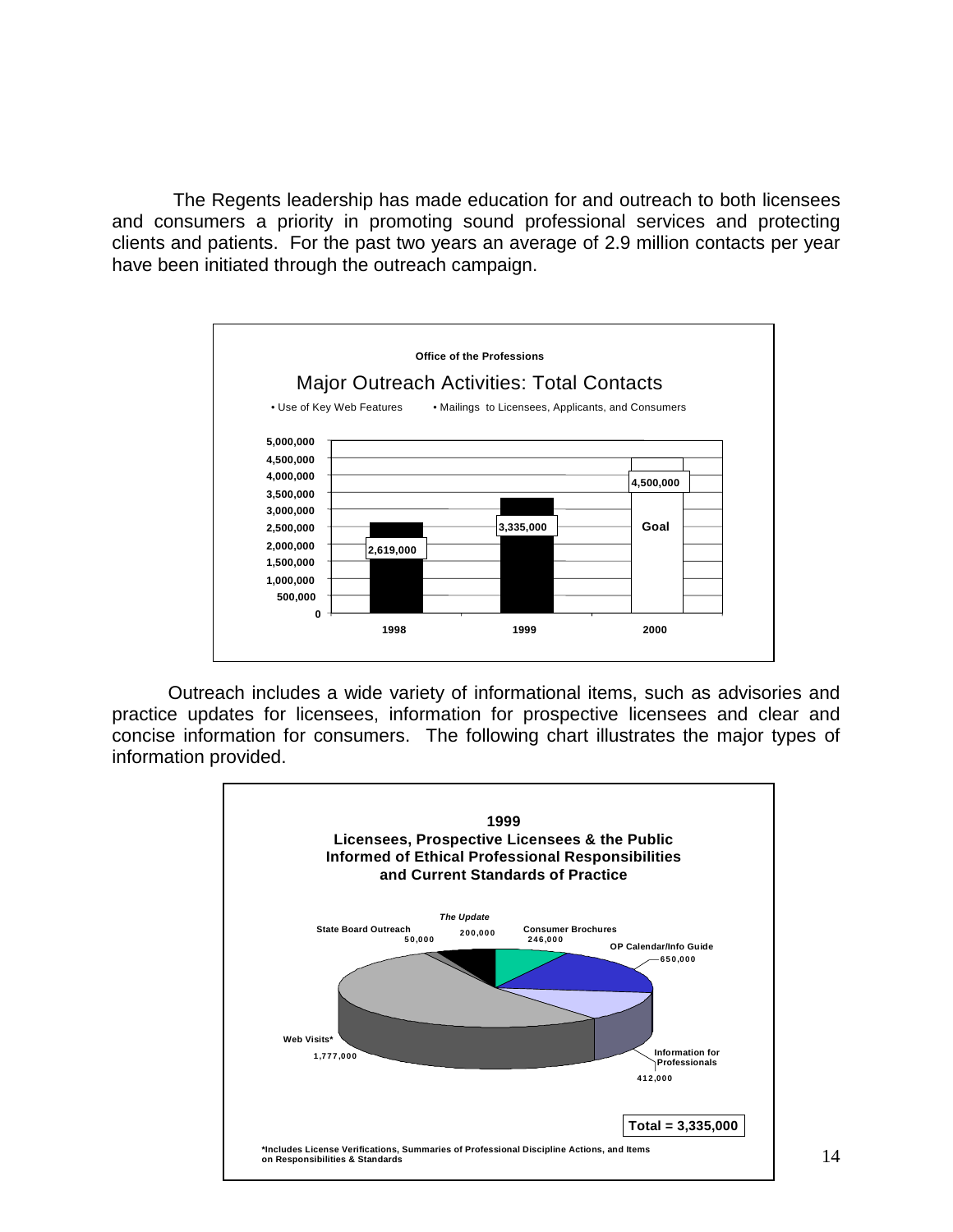misconduct and the quick identification of unlicensed professional practice. Career-long reduces complaints, harm to the public and the need for costly and time-consuming misconduct investigations and prosecutions. Under the direction of the Board of Education and information are critical to the **prevention** of professional education and training for professionals helps to prevent professional misconduct before it occurs and contributes to safe professional practice. Safe professional practice Regents, the Office of the Professions regularly communicates with licensed professionals to keep them up to date on changes in regulation, continuing education requirements and the latest practice guidelines.

 initiatives to promote informed decisions, the expectation of high quality professional unlicensed practice. Members of the public generate about one-third of the 6,000 professional misconduct complaints received by the Office of the Professions. As noted earlier, the number of complaints from the public has increased over 30% since 1997 The Regents have also led creative and innovative efforts to involve the public in services and prompt reporting of suspected instances of professional misconduct and when the professional information and public education initiatives were launched.

The ongoing public outreach that is so critical to the increased reporting and prevention of professional misconduct consists of the following components:

 • Initial public outreach included the development and distribution of 28 consumer brochures covering all of the professions. These reader-friendly brochures are documents and outreach activities included the development of a Consumer Bill of Atlantic to place public service announcements before each listing of professionals available in English, Chinese, Spanish and Haitian-Creole. Additional educational Rights, public speaking engagements, as well as a recent partnership with Bell in the Yellow Pages.

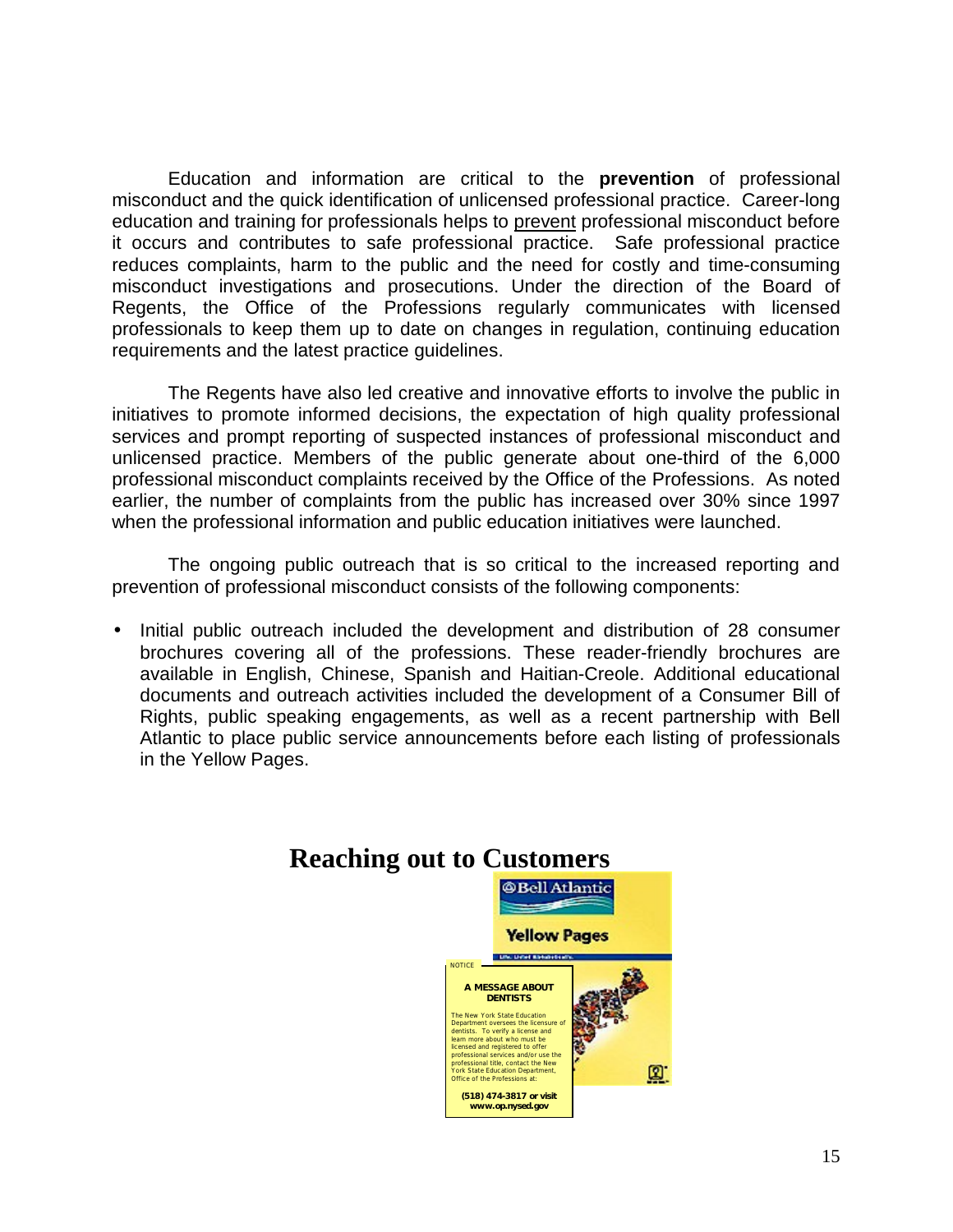Additional outreach will build on these initial efforts by increasing direct mailings on professional practice issues, Web-based information for licensees and consumers, enhanced outreach through conferences and meetings, and more. Target audiences include the general public, professional licensees, industry, schools, and professional and community groups.

 The power and reach of the Web is key to our public and professional education initiative. Maximizing outreach via technology will reinforce the responsibilities of decisions about professional services. We have witnessed the results of many of our outreach initiatives. For example, in June 1997 we reported that our home page was licensees and assist consumers in obtaining the information necessary to make being accessed approximately 220 times a day. Today, the license verification feature is used for over 4,500 license verifications a day. Nearly 4.6 million license verifications have been performed since 1997 when the service first became available.

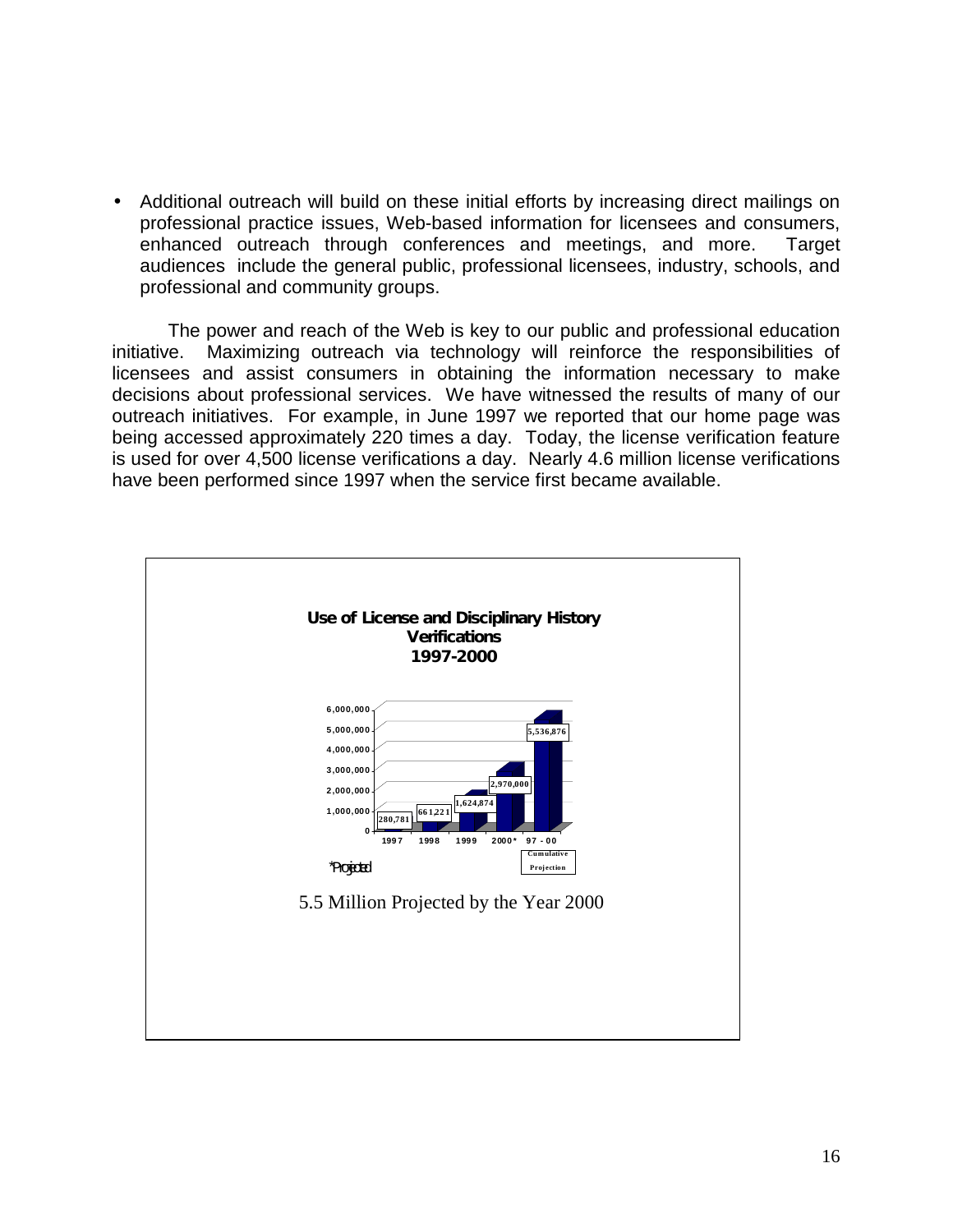We continue to look for ways to provide more convenient and new types of harm. More specific information about the content and use of the Web may be found in services to professionals and consumers. By keeping our constituencies—both public and professional—informed of best practices, their rights and responsibilities and the ways to report professional misconduct and unlicensed practice, we are supporting the professional discipline process in preventing unprofessional conduct and patient/client Appendix A of this report.

# II. **OVERVIEW OF PROFESSIONAL DISCIPLINE PROCESS**

 (PPC). The PPC is critical to the Regents jurisdiction by providing ongoing policy also determines the outcome of applications for restoration of revoked or surrendered The Board of Regents has licensing jurisdiction over 38 professions and disciplinary jurisdiction over 35 professions<sup>3</sup>. In this role, the Board of Regents acts through the Department's Office of the Professions, assisted by the State Boards for the Professions, under the guidance of the Regents Committee on Professional Practice guidance to the regulatory system and by directly reviewing recommendations for disciplinary actions and restoration petitions. The Board of Regents makes final determinations in all serious professional misconduct cases. The Board of Regents licenses.

 misconduct. The following chart shows the routes possible both for complaints of a more serious nature that require Regents action and for minor and technical cases that This overview describes the actions taken to address complaints of professional do not require Regents action.

| <b>Serious Professional</b><br><b>Misconduct - Regents Action</b> |                              | <b>Minor and Technical Misconduct-</b><br><b>Administrative Actions</b> |  |  |
|-------------------------------------------------------------------|------------------------------|-------------------------------------------------------------------------|--|--|
|                                                                   | <b>Hearing Panel</b>         | 1. Corrective Action Required                                           |  |  |
|                                                                   | <b>Recommendations</b>       | 2. Administrative Warning                                               |  |  |
| 2.                                                                | <b>Direct Referrals</b>      | 3. Violations Committee                                                 |  |  |
| 3.                                                                | <b>Summary Suspensions</b>   |                                                                         |  |  |
| 4.                                                                | <b>Consents/Surrenders</b>   |                                                                         |  |  |
| 5.                                                                | <b>Restoration Petitions</b> |                                                                         |  |  |

# **ROUTES FOR RESOLVING AND PREVENTING PROFESSIONAL MISCONDUCT**

## **A. Professional Misconduct Complaints and Resolutions: OP Actions**

 $\overline{a}$ 

The Board of Regents jurisdiction in the disciplinary process includes many types of misconduct complaints and resolutions to ensure public protection. Complaints are

<sup>&</sup>lt;sup>3</sup> Physicians, Physician Assistants and Specialist Assistants are under the disciplinary jurisdiction of the Department of Health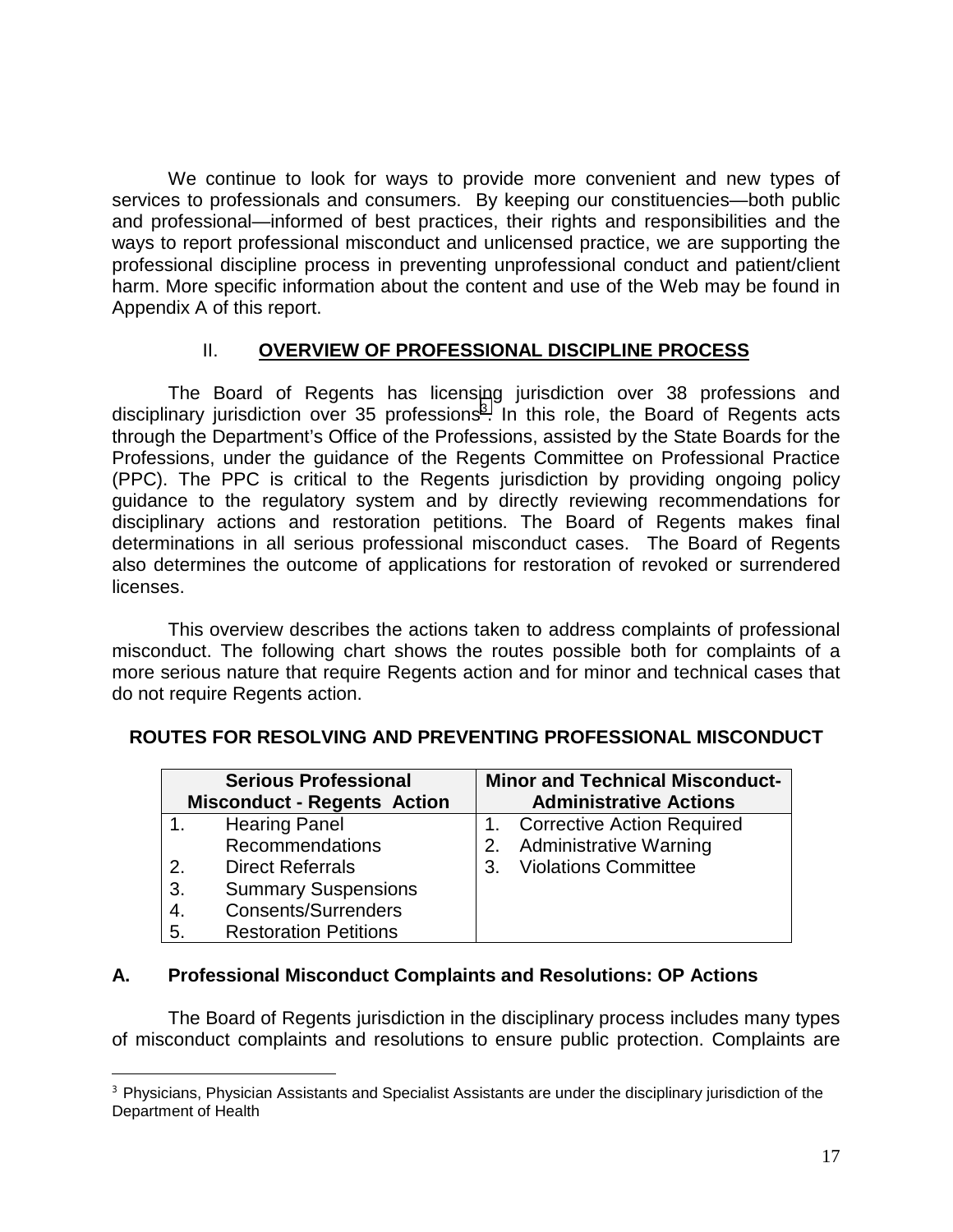there are several possible results. The following is a list of those options ranging from received from the general public, other licensed professionals, institutions, and from other state and federal agencies. All professional misconduct complaints are investigated by the Office of Professions. If professional misconduct is substantiated, least serious to most serious.

## 1. Corrective Action Required (CAR)

 A Corrective Action Required (CAR) letter is issued for the least serious wear a name badge could result in a CAR letter. This letter is not a disciplinary action, misconduct and for conduct that does not rise to the statutory definition of professional misconduct but which is a practice issue, such as negligence. For example, failure to not public information, and does not constitute a disciplinary record for the licensee.

#### 2. Administrative Warning (AW)

An Administrative Warning<sup>4</sup> (AW) letter is issued when there is substantial where there is no patient harm or negative outcome. This is not a formal disciplinary evidence of minor and technical professional misconduct that does not warrant a more serious disciplinary penalty, for example, failure to keep an accurate patient record action, not public information, and does not constitute a disciplinary record.

#### 3. Violations Committee Fine and/or Censure

 not endanger the public health, safety, or welfare. A fine of not more than \$500 per specification and/or Censure and Reprimand is appropriate for this level of misconduct. An example would be a minor medication administration error. A Violations Committee A Violations Committee addresses minor and technical misconduct which does proceeding requires an agreement by the licensee not to contest the charge or allegation. Violations Committee results are disciplinary actions, are public information, and create a disciplinary record.

## **B. Professional Misconduct Complaints and Resolutions: Regents Action**

 misconduct by reviewing and approving consent applications, participating in Regents "charge" cases in the PPC. These cases consist of three general categories: direct consultation with a member of the State professional board, that there is substantial evidence of serious professional misconduct. The complaint is then referred for formal The Regents act directly upon the most serious complaints of professional Review Committees (RRC), and reviewing and approving all recommendations on referrals, hearing panel recommendations, and consents and surrenders. These cases become "charge" cases when the Professional Conduct Officer (PCO) determines, after

 $\overline{a}$ 

 $4$  Authorized under Section 6510 (2)(b) of the Education Law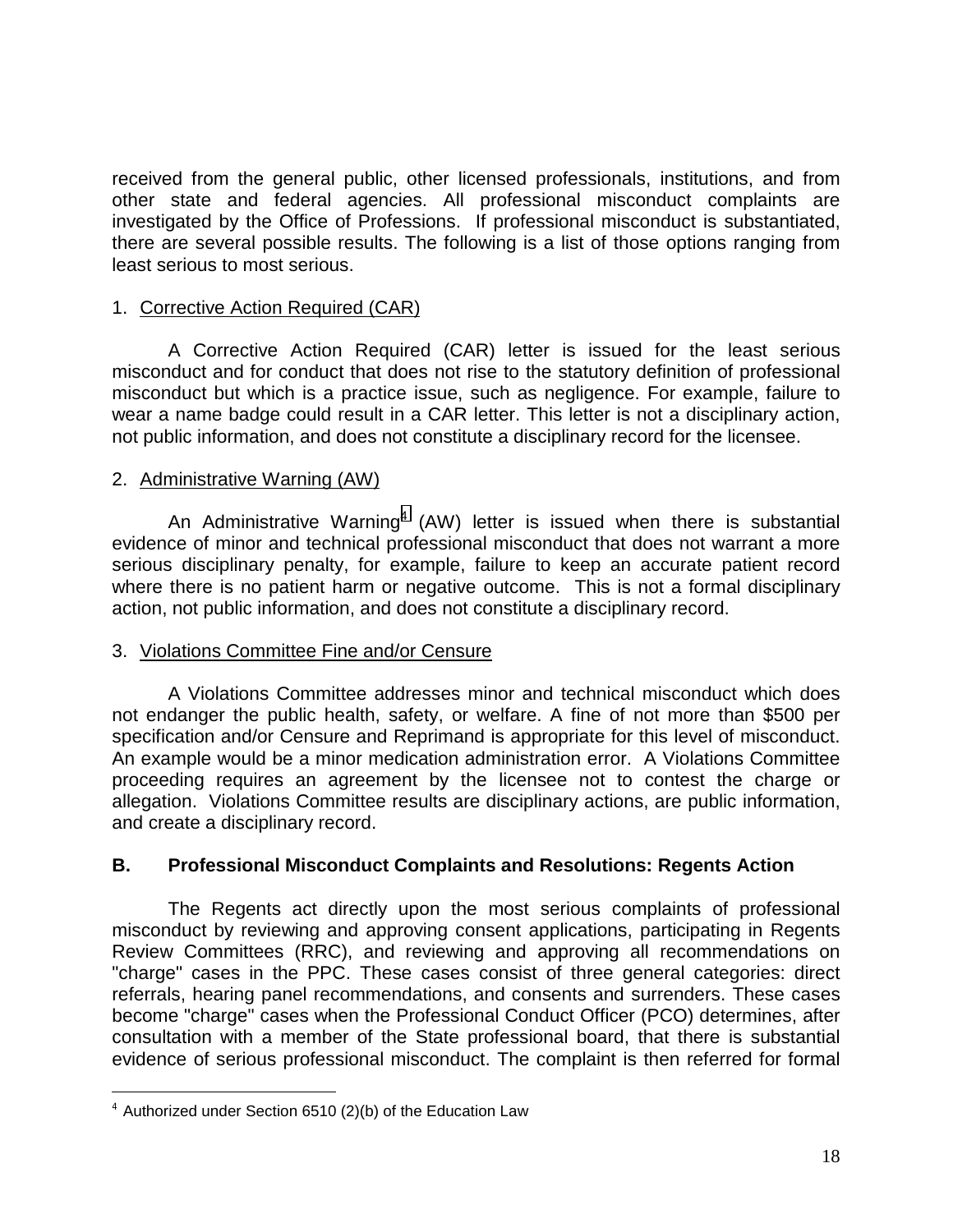charges. The appropriate penalties for these cases range from license revocation to actual or stayed license suspension, public service, and/or fines up to \$10,000 per occurrence of misconduct. The final determinations in these cases are recommended by the Professional Practice Committee and made by the Board of Regents.

#### 1. Direct Referral

 criminal conviction or an administrative violation. These cases are directly referred to a Regents Review Committee because they are predicated on a finding of guilt by another jurisdiction or enforcement agency. Examples of cases that are directly referred to the Regents Review Committee include cases such as criminal convictions for Medicaid Direct referrals<sup>5</sup> are cases received from other agencies and are based on a fraud or findings of guilt by the Commissioner of Health $<sup>6</sup>$  in proceedings involving such</sup> misconduct as diversion of controlled substances.

#### 2. Hearing Panel Recommendations

 If a consent resolution is not agreed to by the licensee, the case is referred to a three-member panel of the State professional board.<sup>7</sup> The hearing panel recommendation to the full Board of Regents for final action. recommendation is submitted to the Regents Review Committee (RRC) which makes a

#### 3. Consents and Surrenders

 parties, they are not presented to a hearing panel or the RRC. They are reviewed by a The Regents also act on complaints that are settled through the consent and surrender process. Because consents and surrenders are settlements agreed to by all single member of the Board of Regents, the Committee on the Professions, and the PPC before final action by the Board of Regents.

#### 4. Restorations

1

The Board of Regents makes determinations on petitions for the restoration of revoked or surrendered licenses. The restoration process is the method by which a professional licensee may petition the Regents to have his/her license restored. All restoration petitions require a three-year waiting period and involve review by a panel of the applicable State professional board. They also require the reviews and recommendations of the Committee on the Professions and the Regents Professional Practice Committee before final action by the full Board of Regents.

<sup>&</sup>lt;sup>5</sup> Authorized under Section 6510(2)(d) of the Education Law

<sup>6</sup> Authorized under Article 33 of the Public Health Law

 $7$  Authorized under Section 6510(3) of the Education Law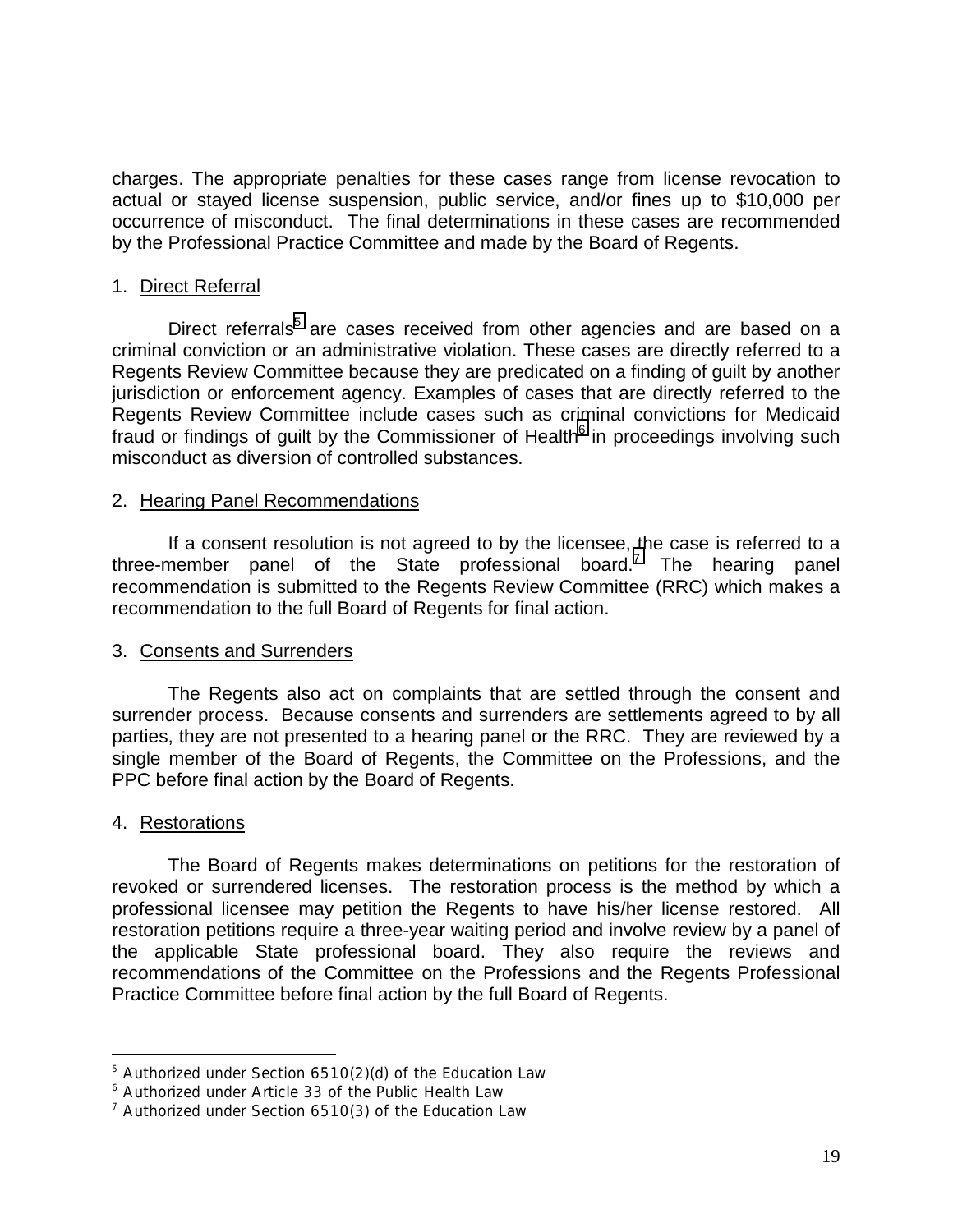# 5. Summary Suspension

 a licensee from practice while the regular disciplinary proceedings take place. The suspensions are sought in response to complaints of the most serious misconduct, The Board of Regents acts on Summary Suspension proceedings<sup>8</sup> which remove Office of Professions may apply for a summary suspension if it is believed that protection of the public health, safety or welfare requires emergency action. Summary which often result in patient harm or which have the potential for serious patient or client harm or other egregious misconduct.

## 6. Moral Character

 The Department makes determinations of whether an applicant for licensure is of good moral character. If a licensure application indicates that a question of moral character exists, an investigation is undertaken and a hearing is held before a panel of the applicable State board. The hearing panel determination is reviewed by the Committee on the Professions which makes the final decision.

# III. **NEXT STEPS**

## Developing Policy Direction for the Future with the Board of Regents

 Based on input from the field, nine major horizon issues that will affect professional competence and others have been discussed with the Board of Regents for policy horizon issues and the specific topic of professional discipline will be among the major We continually work towards the development and maintenance of a state-ofthe-art system of professional regulation. As we progress, the system will be even better at providing swift justice to licensed professionals and the greatest protection possible to the public while being responsive to the evolving nature of professional practice. regulation over the next century have been identified. Horizon issues including telepractice, corporate practice of the professions, illegal practice, continuing direction and guidance. The Board of Regents and the Department, with the assistance of the members of the State professional boards, will be addressing these issues throughout the decade as they continue to impact professional regulation. These subjects discussed at the Regents Conference on the Professions. This conference, *Professional Regulation in the 21st Century*, is scheduled for October 3, 2000 at the New York City Bar Association.

 $\overline{a}$ 

<sup>&</sup>lt;sup>8</sup> Regents Rules, 8NYCRR Part 17.9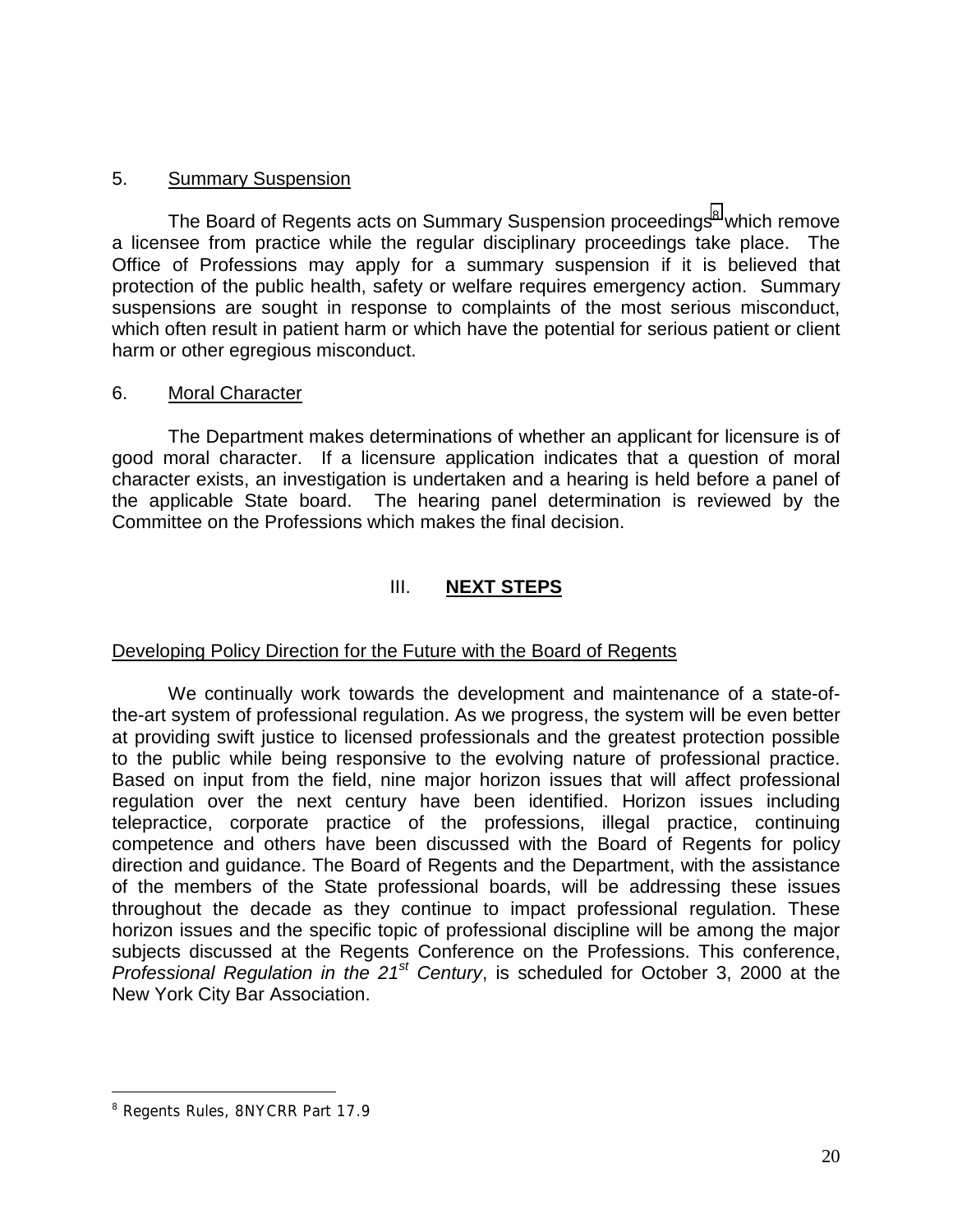### Continuous Improvement

 We do not anticipate making drastic changes in the current disciplinary system, which we believe is sound. The Office of the Professions, however, will continue to strive to streamline the current processes and decrease cycle times to improve service and increase public and professional confidence in the professional discipline process. We will continuously assess all of our procedures, measure productivity, and monitor reengineered processes. We are also seeking more and more ways to use technology to achieve greater productivity and to reach more of our public. Examples of such approaches include making the discipline complaint form and information about the complaint process available on the Web.

#### Continue to Strengthen Partnership with Attorney General's Office to Combat Illegal **Practice**

 The Office of the Professions, with the direct involvement of the Commissioner of General is now reviewing cases for criminal prosecution that may not have been Education, has forged an innovative partnership with the New York State Attorney General to combat the illegal practice of the professions. The three-pronged approach includes voluntary compliance agreements by the State Education Department and civil enforcement and criminal prosecution by the Attorney General's office. The Attorney considered previously. The mutually agreed upon goal is to prevent illegal practice in all of the professions for the safety of New Yorkers and to address the actions of those who do not practice within the law.

#### Prevention

The Board of Regents and the Education Department's efforts to protect the public are most effective if they can prevent professional misconduct before it ever occurs. Through increased outreach to licensed professionals and consumers, information about competent professional practice will continue to be made available to all New Yorkers. This outreach effort will continue to:

- support competent professional practice to prevent professional misconduct before it occurs,
- • develop strategies to help professionals reduce their chances of being accused of misconduct, and
- encourage consumers to know their rights and file complaints when they suspect instances of professional misconduct or illegal practice.

Educational outreach for consumers will include information about the professions and consumer rights. Information for professionals will include an increased number of practice advisories as well as news of statutory and regulatory changes. This information will be available in multiple formats (print, Web, CD-ROM, etc.) and in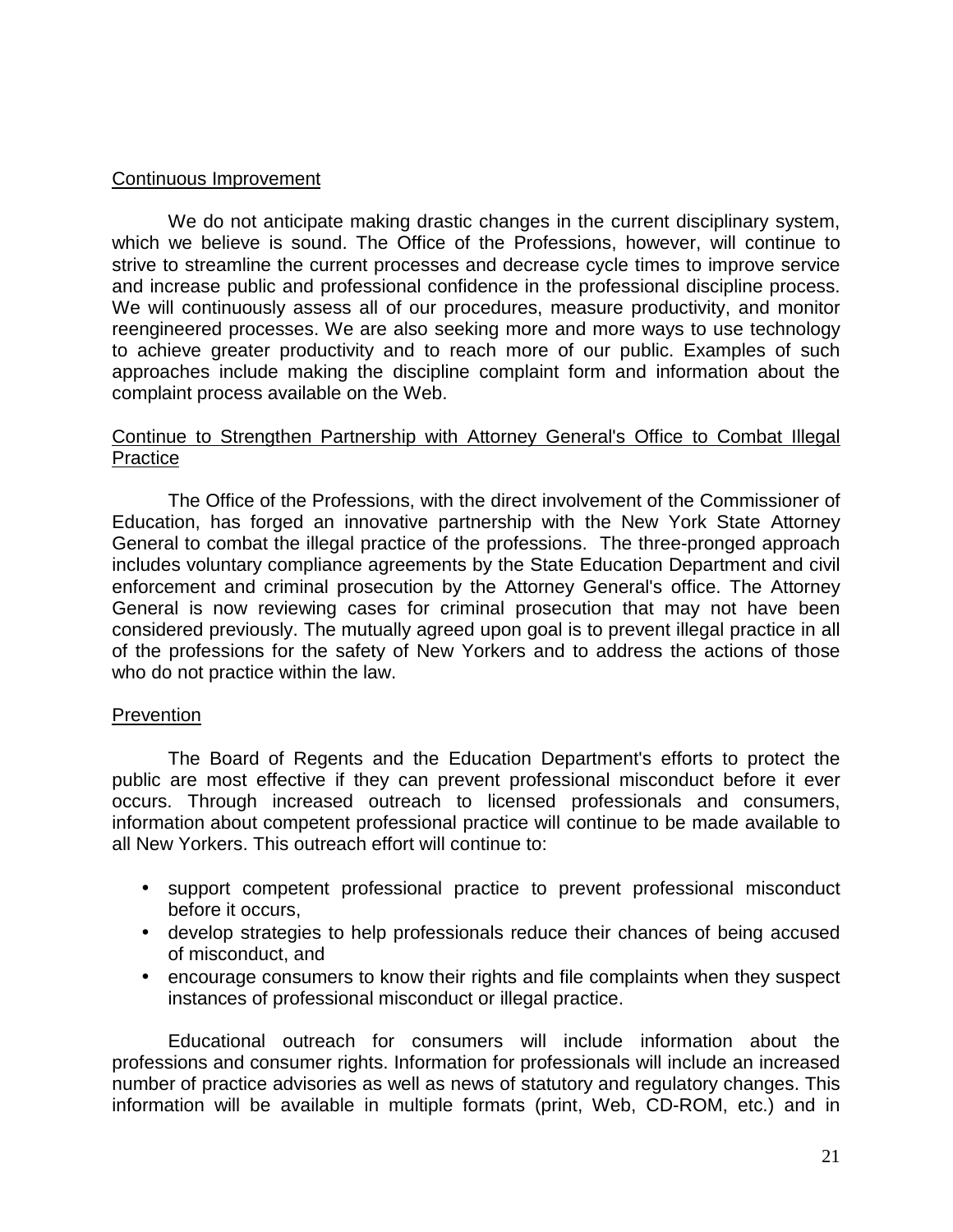multiple languages. The expanded outreach will increase the use of direct mailings, the Web, and meetings and conferences to convey the Regents public protection and professional competence message.

We are confident that we will successfully achieve our goals for continual improvement, effective outreach to licensees and the public, and for addressing horizon issues with the guidance and support of the Regents through the direct role of the members of the Professional Practice Committee.

Respectfully submitted,

Johanna Duncan-Poitier

Approved:

\_\_\_\_\_\_\_\_\_\_\_\_\_\_\_\_\_\_\_\_\_\_\_\_\_

\_\_\_\_\_\_\_\_\_\_\_\_\_\_\_\_\_\_\_\_\_\_\_\_\_

Date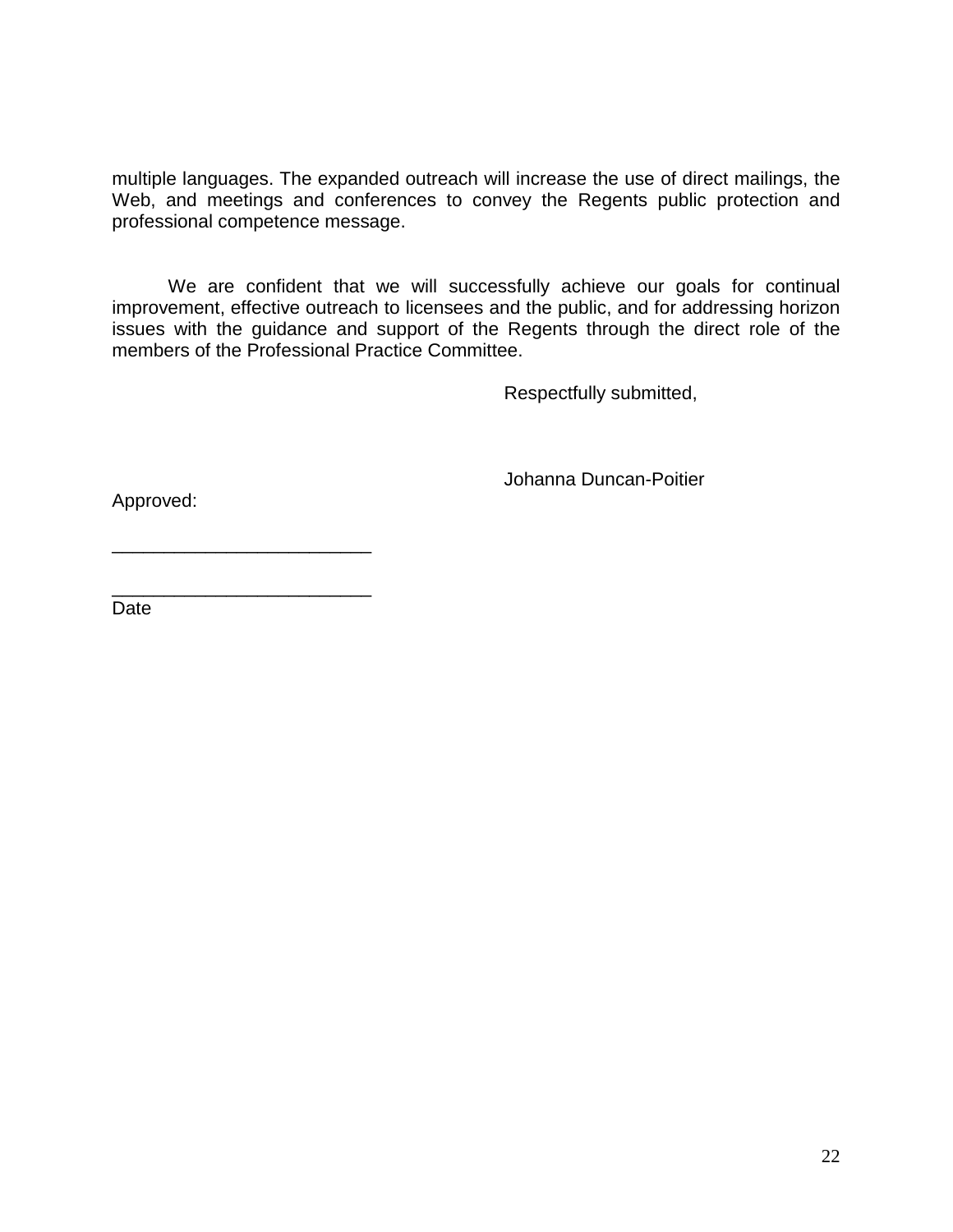# **APPENDIX A THE OP WEBSITE**

# **Information Currently Available**

 information and services for licensed professionals, applicants for licensure, and The Office of the Professions web site (www.op.nysed.gov) features useful consumers. A wide variety of information is regularly made available to professionals and the general public to keep them current and informed. Such features include:

# **A. For Consumers…**

- • A **Consumer's Bill of Rights** is available in English, Chinese, Spanish, and Haitian-Creole.
- • **Consumer information on the professions** provides consumers with facts on what services professionals offer, how they prepare for licensure and more.
- • The **online verification service** provides license and registration information on licensed professionals, pharmacies, drug manufacturers, drug repackers and drug wholesalers.
- professionals since 1994 allow consumers to search by name of the practitioner • **Summaries of all final Regents disciplinary actions** taken against licensed and by month and year of action.
- New York State-licensed professional or to report practice of a profession by an • The **online professional discipline complaint form** can be easily printed, completed and submitted to file a complaint about services or treatment by a unlicensed person.
- **B. For Professionals…the following are available:**
- • Plain language **professional practice information** including regulatory updates, advisories and practice guidelines.
- • Common questions and answers regarding **continuing education requirements** for professionals.
- • **Reports to the Board of Regents Committee on Professional Practice**  regarding emerging issues in professional regulation including telepractice, corporate practice, cross-jurisdictional professional practice and continuing competence.
- • **Professional conduct information** including Part 29 of the Rules of the Board of Regents, contact information for OP regional offices, and frequently asked questions regarding New York's professional disciplinary system.